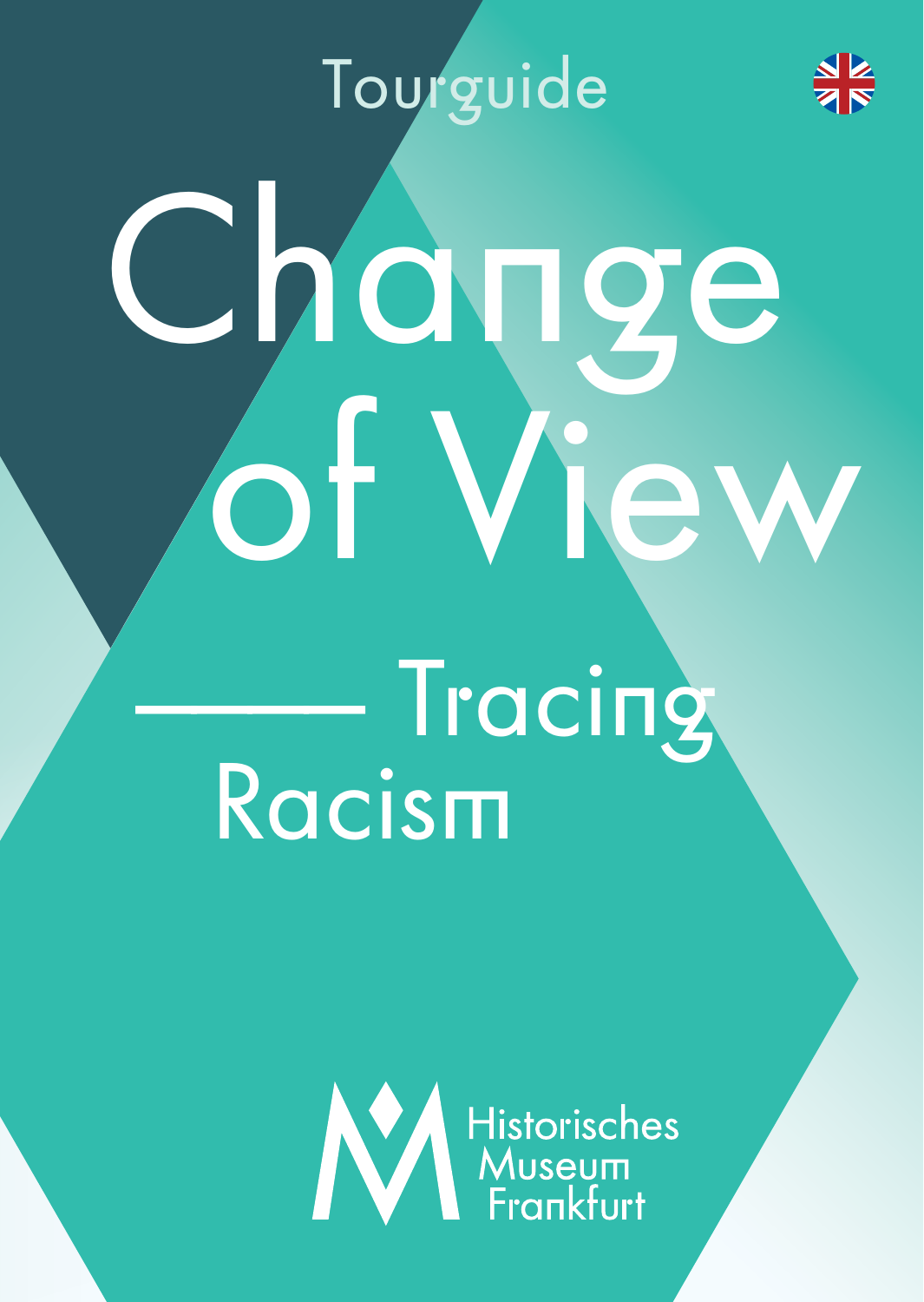# ——— Welcome to the Historical Museum Frankfurt!

The art intervention track 'Change of View – Tracing Racism' focusses on colonial history and its continuing effects to this day. Tracks from the 16th to the early 20th century can also be found in Frankfurt. Imperial and colonial concepts still have an impact today in the shape of racism and structural exclusion. These tracks can also be found in the exhibitions and collections of the Historical Museum - sometimes it is more obvious, sometimes less so: this can be seen clearly in the form of racist depictions and texts on exhibition objects. Or there are gaps because people and their narratives have been consistently left out. With 18 art interventions, the participatory project adds critical reflections and new perspectives to the exhibits.

Artists and activists of color comment on, change and complete selected objects and their stories with their contributions to the exhibition. They present their critical view of the stories handed down in the museum using artistic means. The tour is predominantly formulated from the perspective of non-white and intersectional positions. In their role as co-curators, they offer insight into experiences of racism and stereotyping descriptions. Strategies of self-empowerment and resistance are employed, in addition to uncovering racisms. This means the art interventions encompass a spectrum of fictional narratives, ironic additions, comparisons and protest campaigns, as well as superimpositions of individual museum objects.

The terms white/whiteness and being Black or of Color denote sociopolitical categories. They are used to draw attention to racialising constructions of origin, skin colour, gender etc. In the process, political terms and self-designations such as BIPoC (Black, Indigenous and People of Color) are used for 'people affected by racism'. The glossary in the tour booklet explains these and other terms (see page 33).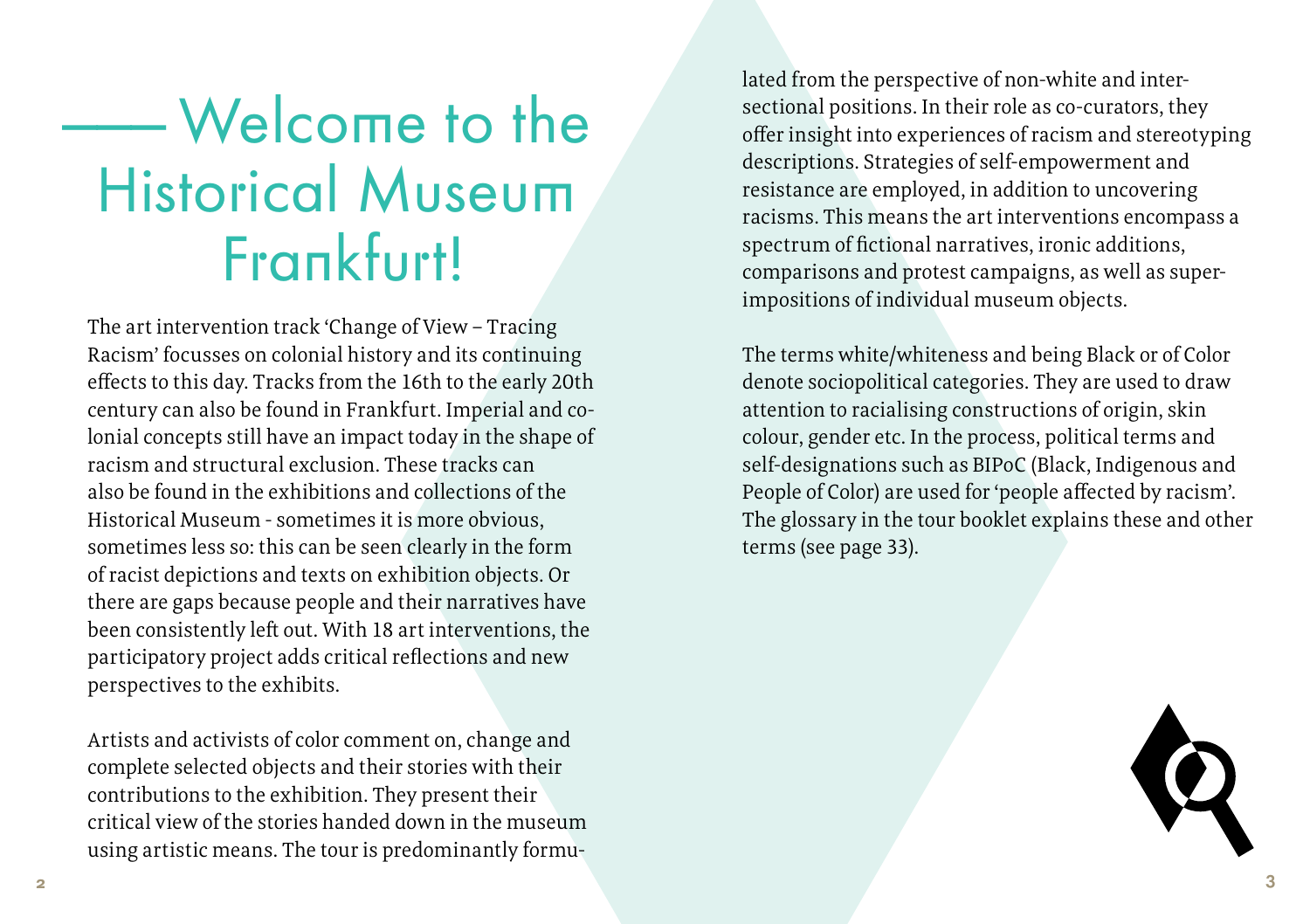

Cabinet of miniatures

 $\overline{\phantom{a}}$  Decolonial **Window** An autonomous Black man with flowers at the window of time. 1

Ana Paula dos Santos

J.F. Morgenstern's miniature painting 'A richly dressed Lady at the Window with a Black Bellboy' emphasizes the superior role of the white woman. In terms of a Eurocentric worldview, she is at the centre and outshines the Black man. By reconstructing the former image, Ana Paula dos Santos shifts the position of the BIPoC. He becomes an autonomous protagonist who challenges viewing habits and prejudices about Black people that are based on colonialism.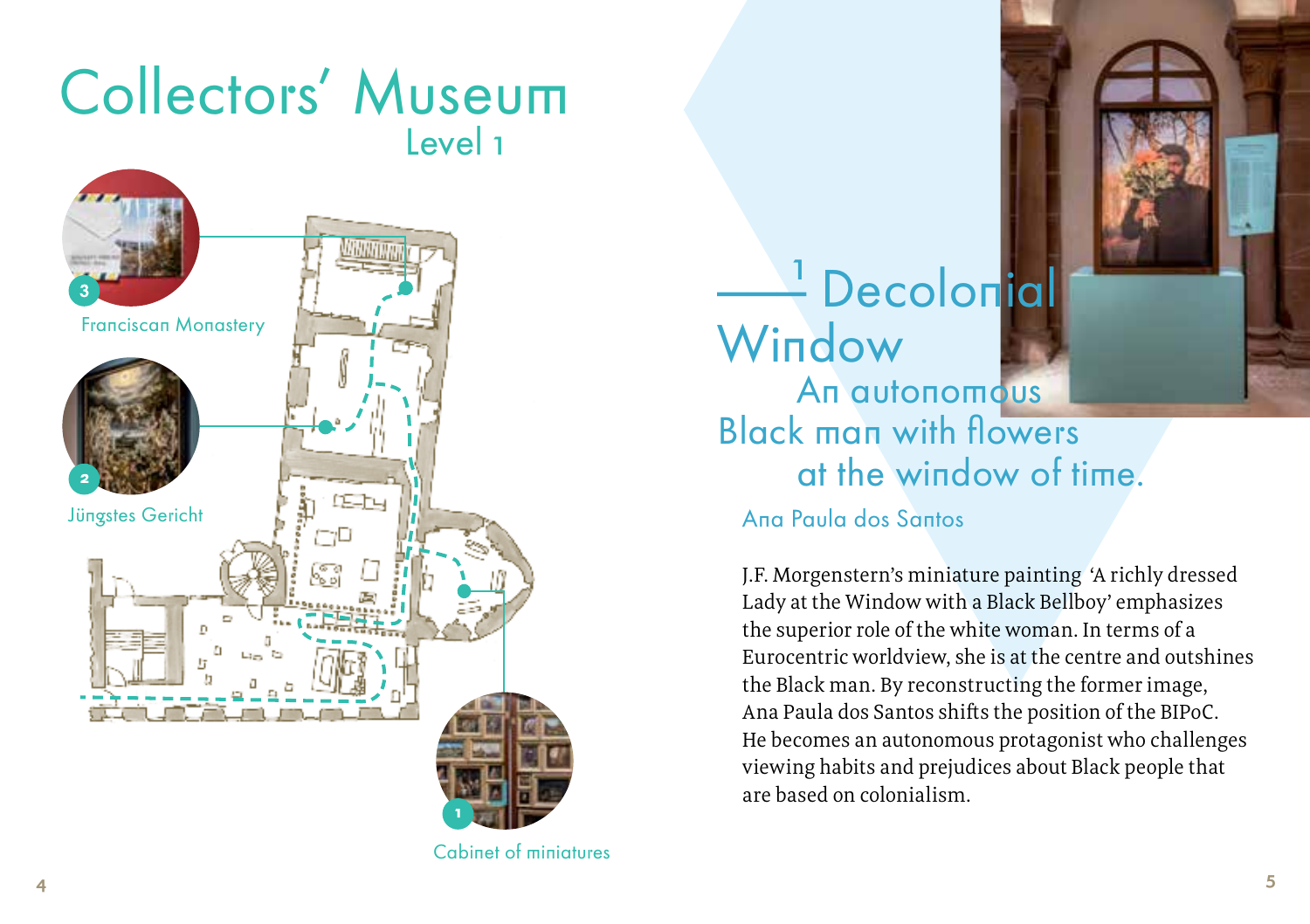

### — <sup>2</sup> Ama Löwenstein Kaja 2

Right in the middle of the painting 'Das Jüngste Gericht' (transl. Last Judgment) by Philipp Uffenbach you can see a Black person. Who this person is or what their presence is supposed to express is not historically known. This gap is no exception. The co-curator Kaja uses this gap for an experiment. In the audio contribution 'Ama Löwenstein' she reacts to the racist exclusion and omission of BIPoC biographies in the past and present. She uses the resistance method of a power-critical, fictional narrative to give the person their identity and their social role back.

# — <sup>э</sup>Send Me a Post-Postcard 3

Ana Paula dos Santos

The painting 'Franciscan monastery in Igaraçú' by the painter Frans Post is an idealised depiction of Brazil during the Dutch colonial period. Through this distortion, power structures, exploitation and slavery in people's day-to-day lives are excluded and romanticised. The art intervention by the artist expresses her dissatisfaction with this whitewashed representation of colonised regions. She challenges this by exposing the image as a postcard motif. What this art intervention shows is that the idealised motif of the tropical is still present today.

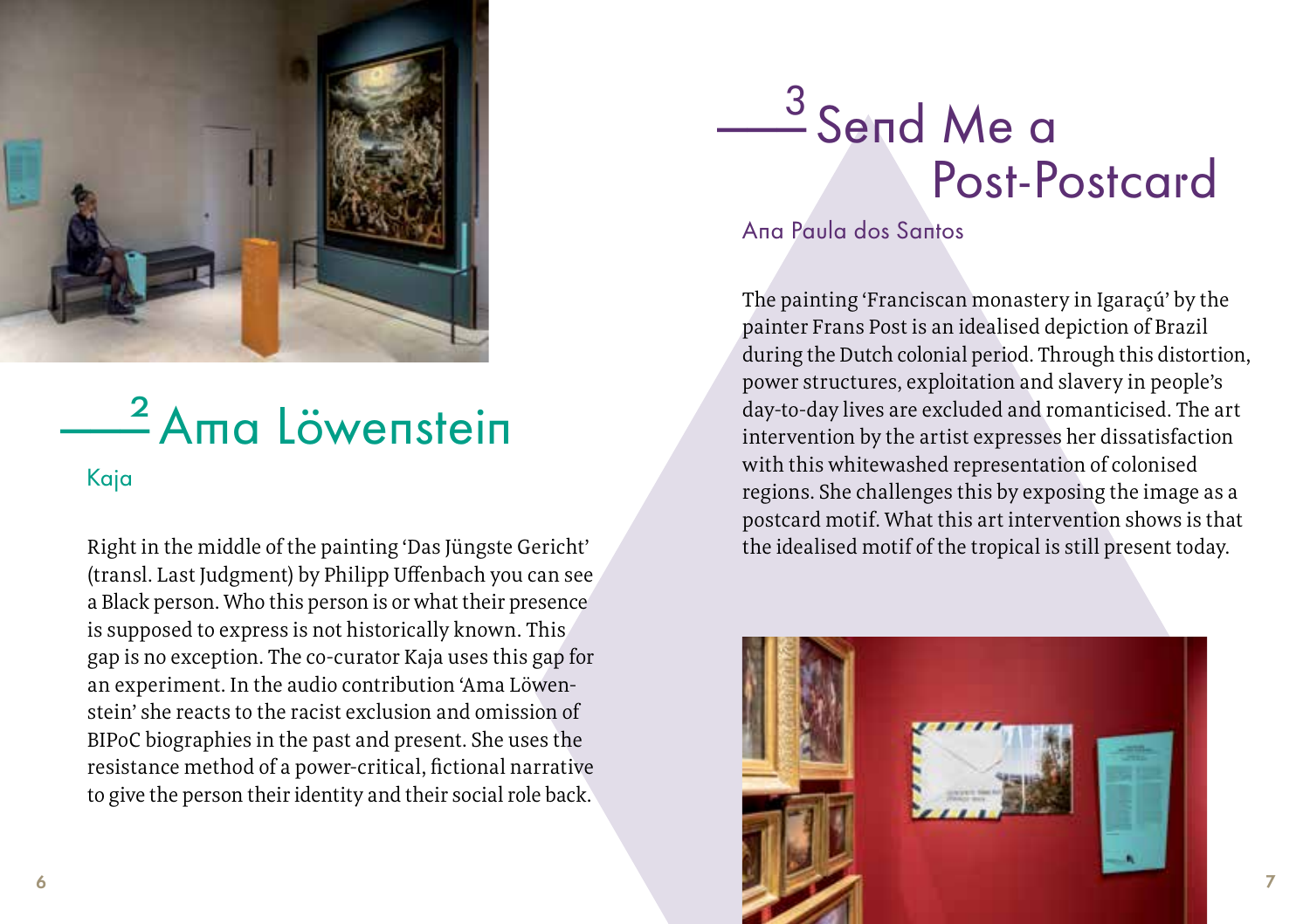

Rupee

— <sup>4</sup> Curved Gun 4

Liu Xue

The wheellock rifles from Christian Alexander Fellner's collection were historic firearms produced in the 17th century, which primarily served as representation. Back then and also today, weapons were often an expression of masculinity, power and wealth. By referring to the ivory decor, the artist Liu Xue imagines a brutal cycle in the installation 'Curved Gun'. He addresses symbolism and the exploitative links of the object.

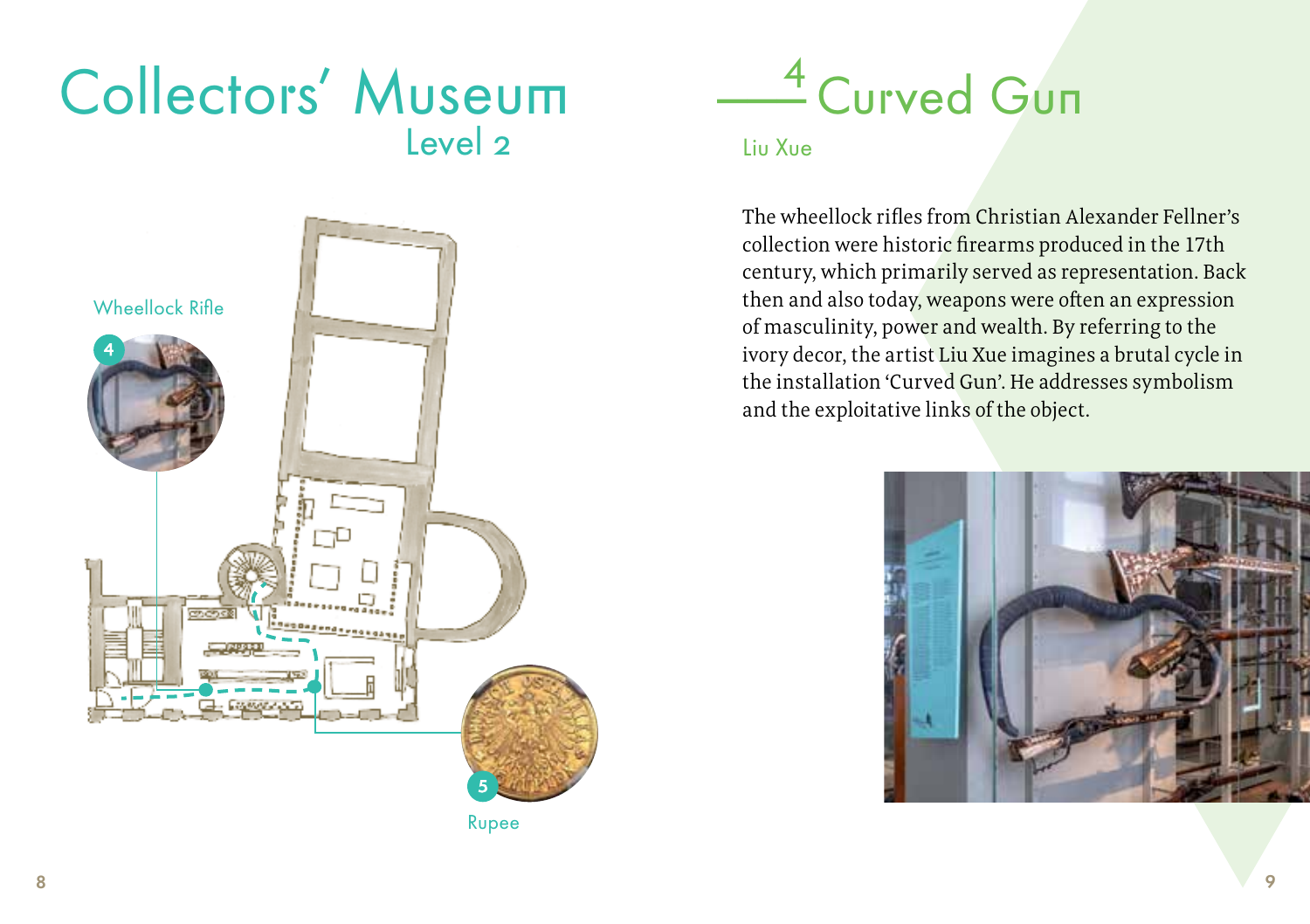# $\frac{1}{2}$ Small Coins, Big Change  $\frac{5}{5}$ S $\overline{5}$ Gladys Burk

World War I created a shortage of money in the former German colony of German East Africa. This led to the local production of coins. In 1916, so-called emergency coins were minted, including the 15-rupee gold coins. In a generational conversation between Kenya and Germany, the Burk-Obachi Machoka family reflects on the colonial significance of the gold coin. The impact on local trading systems, as well as personal and cultural practices to this day.



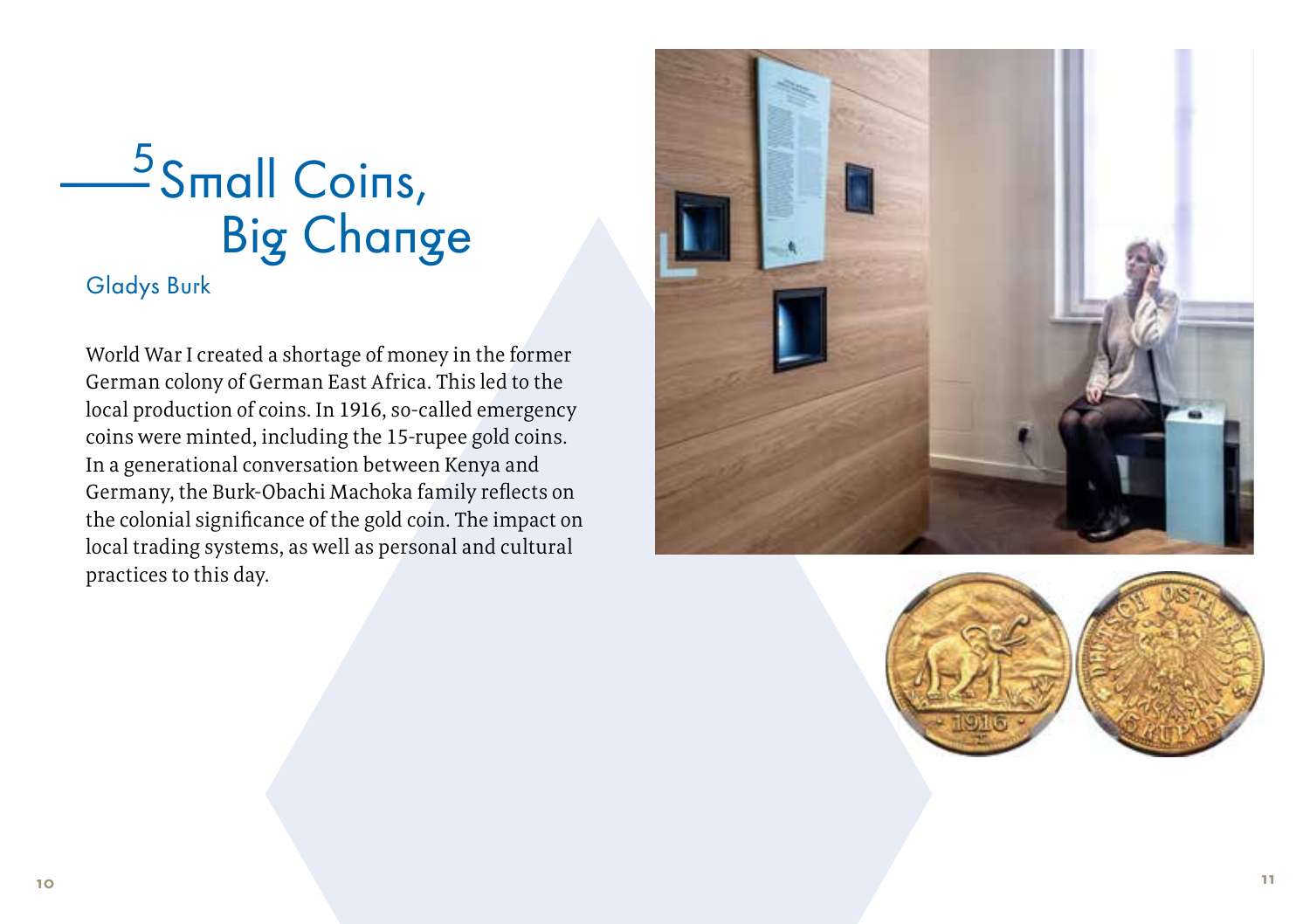





### ——<sup>o</sup> Distorted Memory 6

### Luisa Benzinger

Just like Eduard Rüppell, plenty of Europeans travelled to countries they viewed as 'unknown' or 'foreign' as so-called 'explorers' during the 19th century. During their travels, they often amassed collections of naturalhistorical or ethnological objects, whose contexts of acquisitions are often difficult to understand today. The audio contribution questions the romanticised image of the explorer and views collecting as a problematic colonial practice.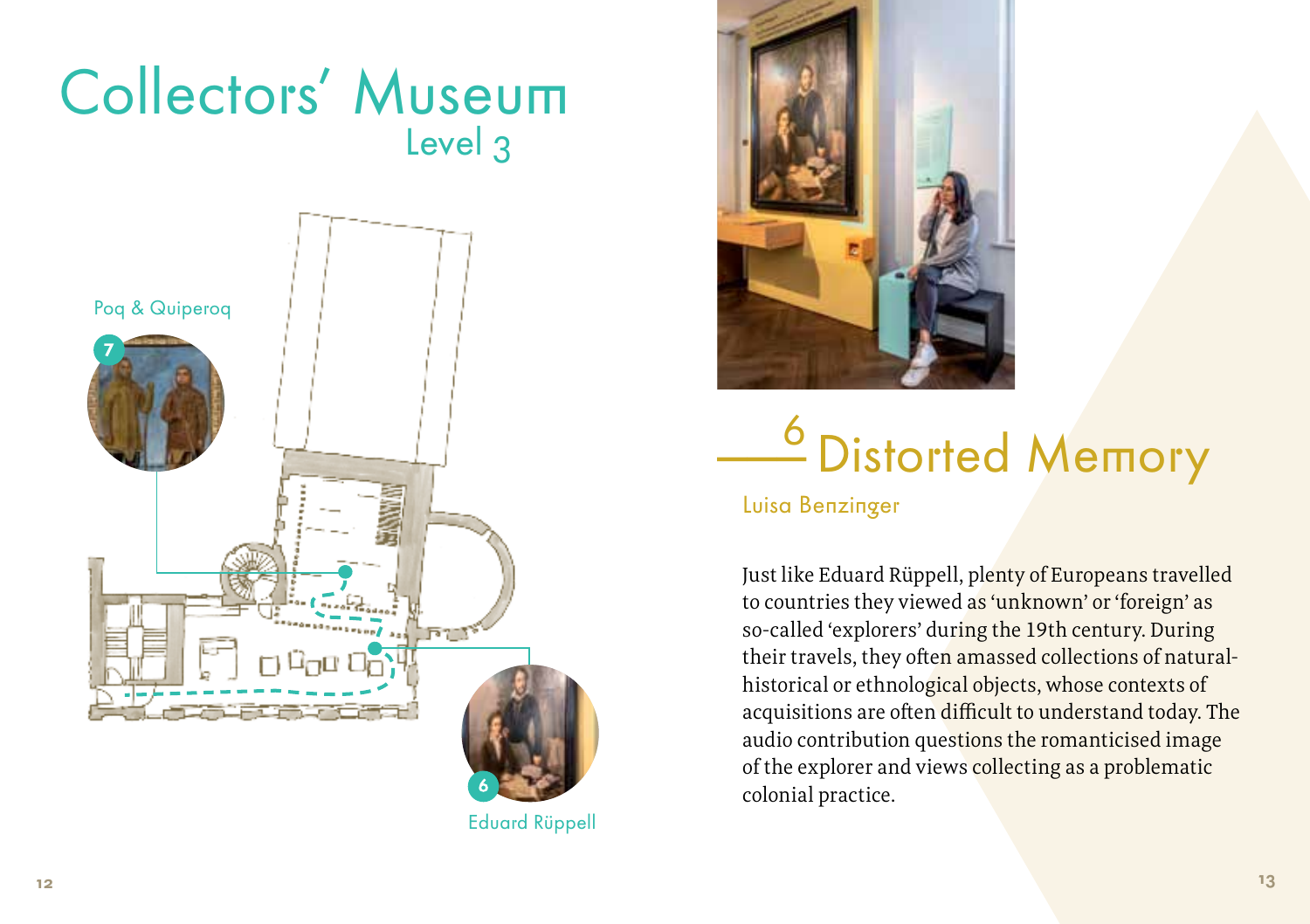# — Indigenous Bodies, racist Glances 7

Halil Can

Poq and Quiperoq were the first Inuits from West Greenland to leave their country. They were sent to Copenhagen by a missionary and presented to the Danish people and the king. Their biographies exemplify how, in the context of colonisation, people were repeatedly put on display for the entertainment of Europeans. The political scientist Halil Can uses world maps from different eras to show the extent of colonisation, but also the following decolonial liberation.

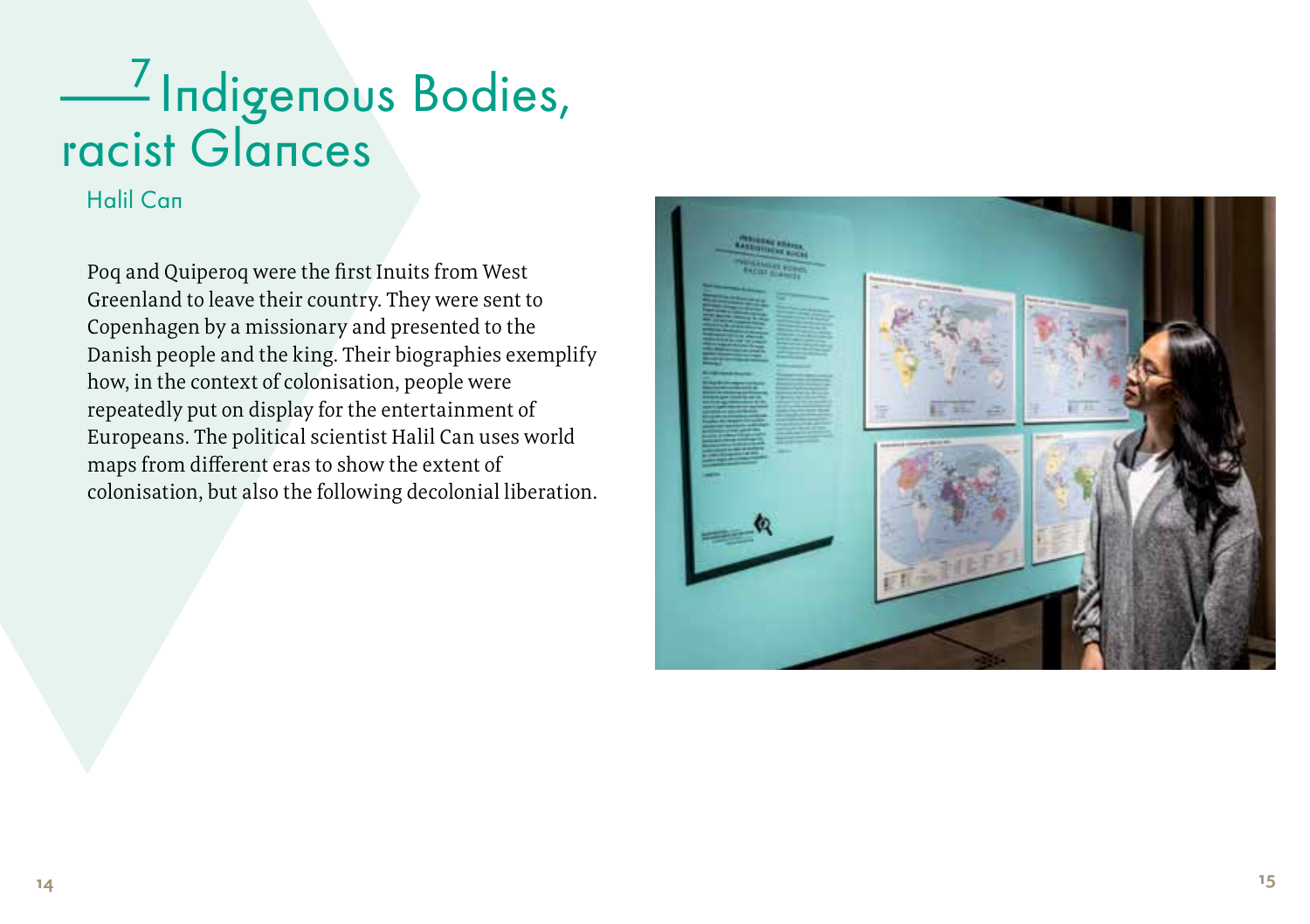

### — <sup>o</sup>Made in Frankfurt 8

Liu Xue

The faience from the Kratz Collection from the late 17th and 18th centuries are based on Chinese porcelain from the Ming Dynasty. The Frankfurt ceramics both reflect and shaped the concept the Frankfurt middle class had of Chinese faience. These cultural concepts also exist on the other side. In the art intervention 'Made in Frankfurt', the artist Liu Xue plays with various stereotypes and questions them.

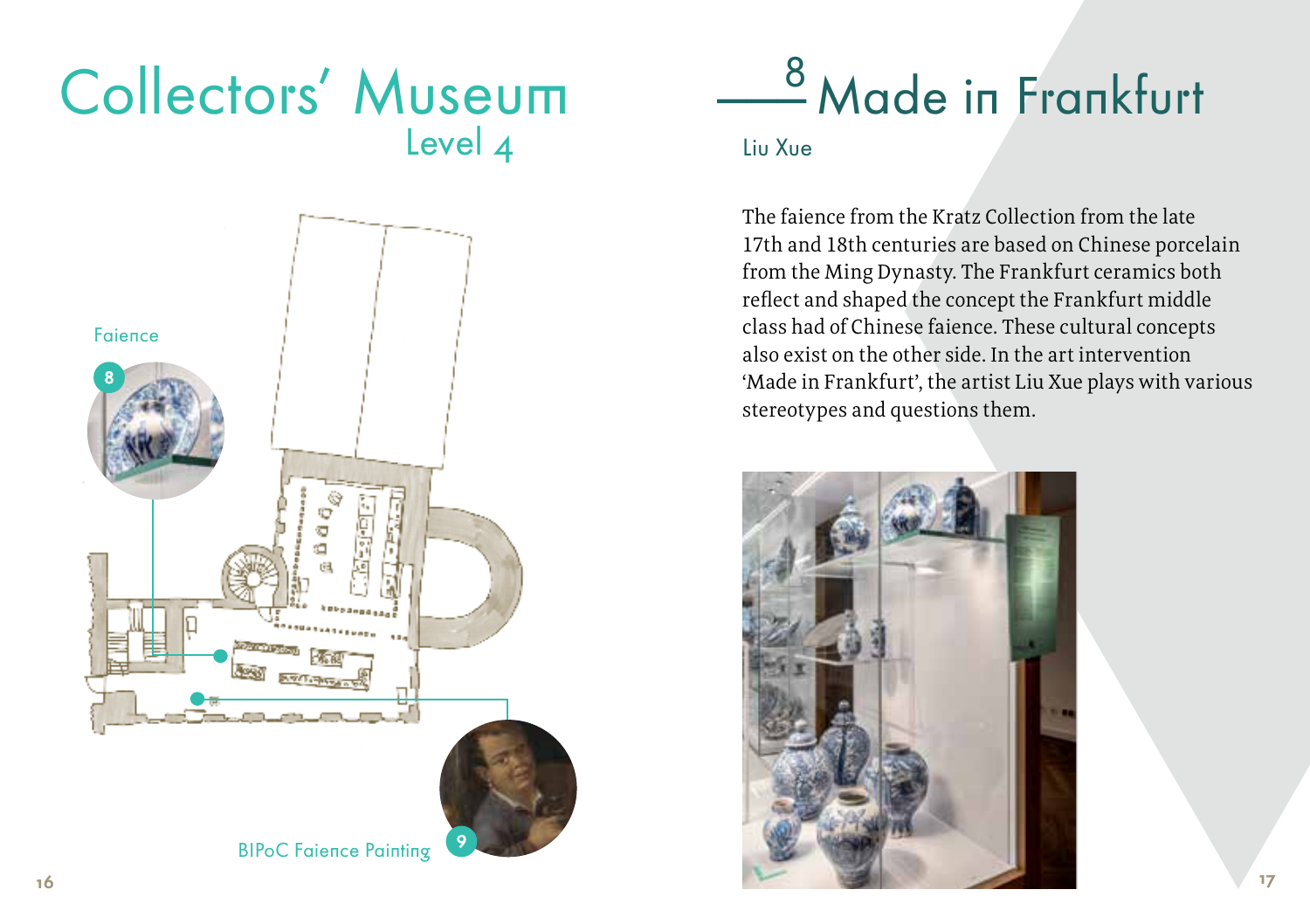# $\frac{9}{2}$ Ebo blows bubbles 9

### Kaja

The 17th century still life shows luxury objects in the background as well as a Black person without a name or biographical references.

At the time of the painting's creation and during European colonisation, many BIPoC lived in rich European households as slaves or exoticised subjects of prestige. Co-curator Kaja shifts the perspective of the painting by giving the Black person a name and placing them at the centre of the painting. She challenges hegemonic viewing habits through a transparent curtain that covers the objects.

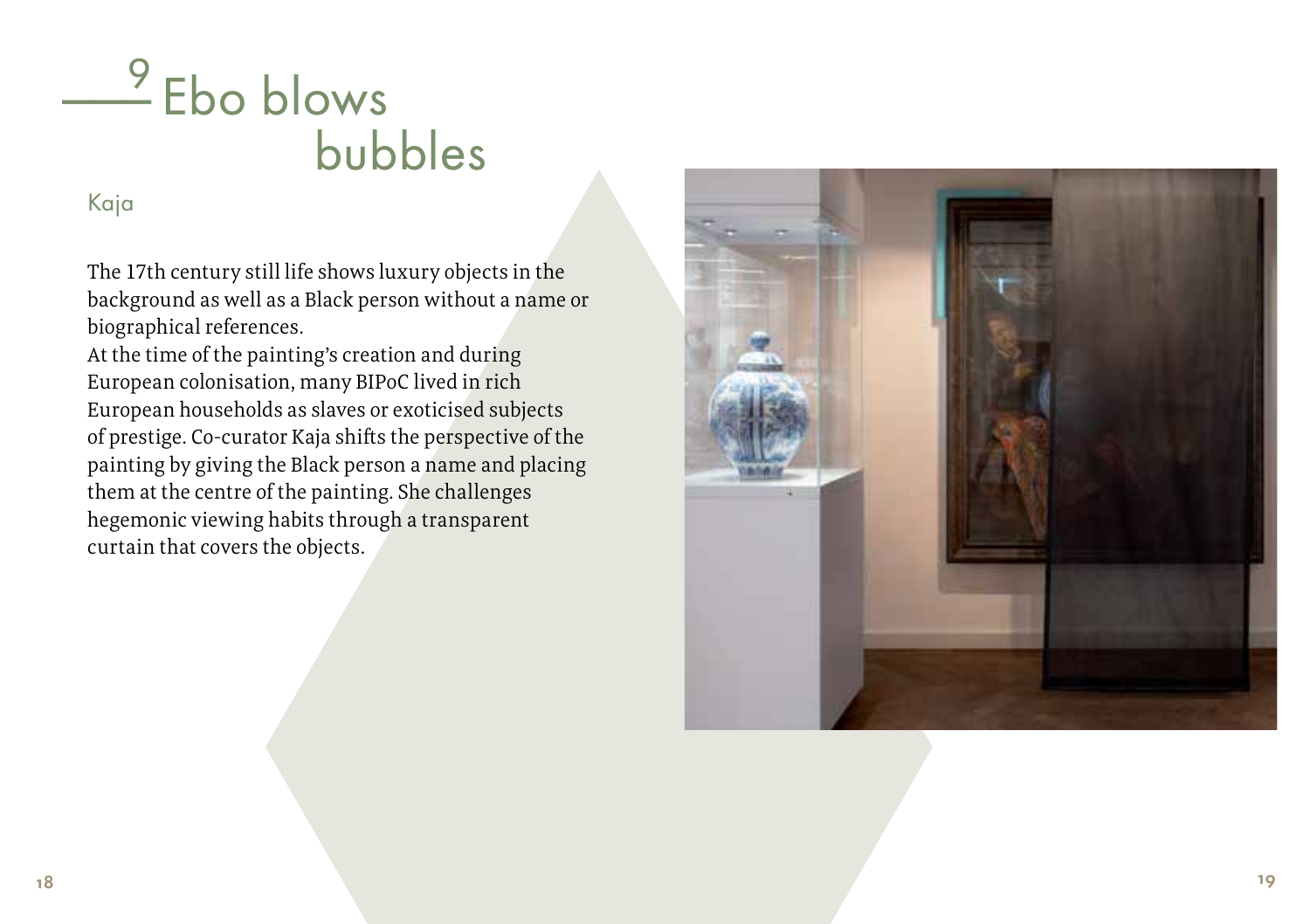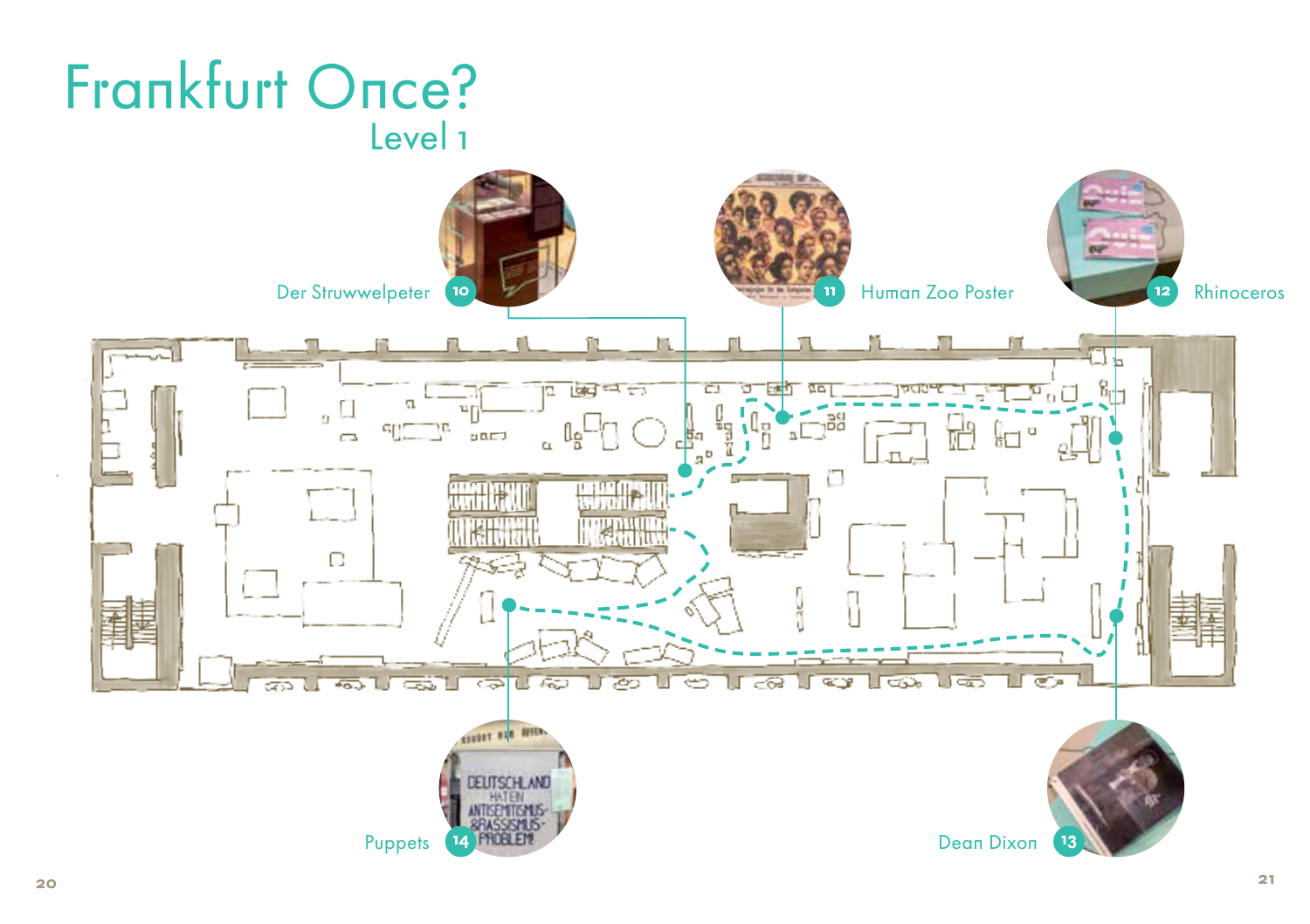# $\frac{10}{2}$ From whose perspective is the story told? 10

### Aanchel Kapoor

The children's book '*Der Struwwelpeter'* (transl.: Shock-headed Peter) is a well-known collection of educational short stories and the basis for the card game on display. One of these stories, 'The story of a Black boy', written in 1844, reproduces racist language and images without comment to this day.

Using speech bubbles, social scientist Aanchel Kapoor provides critical commentary on the book. She addresses the power and violence of language. The magazine provides counter-examples and proposals for action for children's literature conscious of racism.





**Marking Back** On the continuing Influence of Viewing Habits based on Colonial Racism

### Aanchel Kapoor

So-called *'Völkerschauen'* (transl.: human zoos) attracted large audiences in the late 19th and early 20th centuries. They also took place in Frankfurt. The shows were about staging the 'foreign' and the 'exotic'. They existed to amuse the white audience and perpetuated racist stereotypes. The audio contribution by Aanchel Kapoor addresses the brutality of racism and the continuity of viewing habits based on colonial racism. She turns exoticisation around and applies it to white people as a practice of resistance.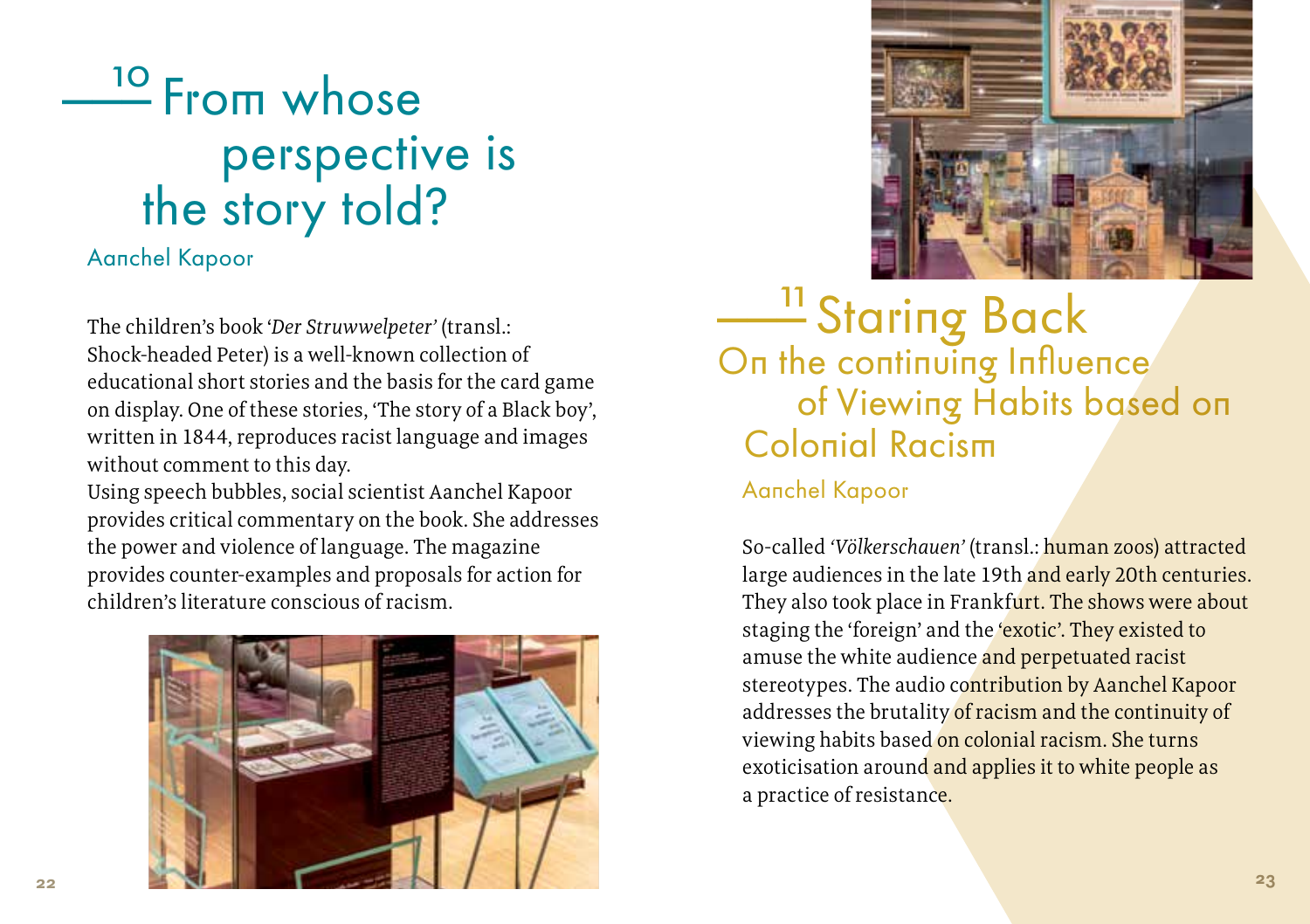

### <u>— <sup>12</sup> Colonialism-Clara</u> 12

Amina Boujnah

The Dutch captain Mout van der Meer brought the rhinoceros Clara to Europe in 1741. In the beginning, it was for scientific research, before van der Meer put the animal on display at fairs all over Europe. The image on display and the story of Clara the rhino show Europe's colonial interests. Using a pocket quiz, co-curator Amina Boujnah playfully conveys information and content on colonial history and colonial continuities in the present.

### — <sup>із</sup> Dean Dixon – a Token?! Halil Can 13

The African-American conductor Dean Dixon (1915-1976) was the first Black conductor to lead the radio symphony orchestra of the Hessischer Rundfunk from 1961 to 1974. Although Dixon left the USA because he experienced racism, he also encountered racism in Germany. Co-curator Halil Can questions whether equality is achieved by the museum showing Dean Dixon's portrait without comment. Or is a critical commentary necessary to expose racist structures?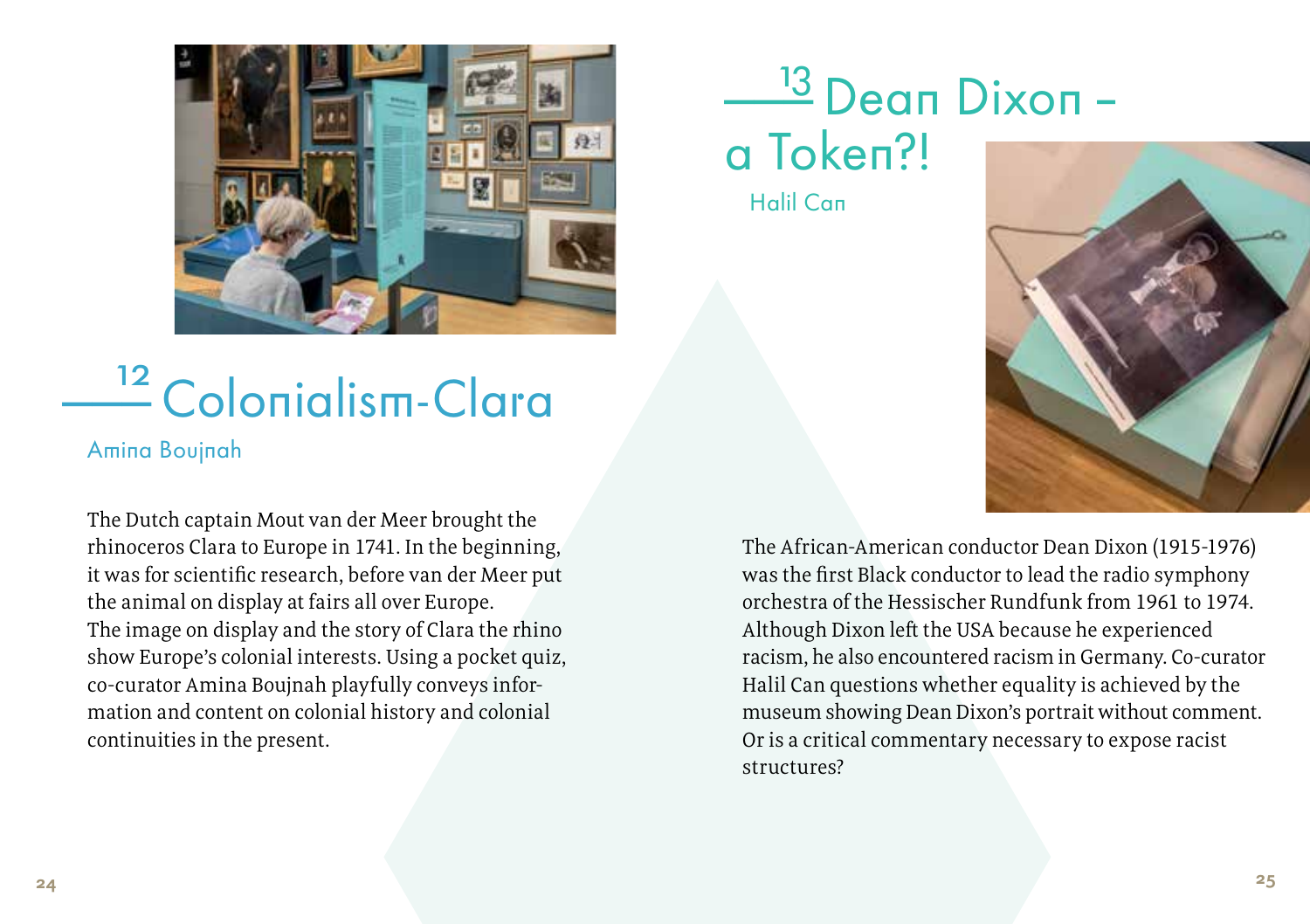# —<sup>14</sup> Germany has an antisemitism- and racism problem! 14

Xinan Pandan

The puppet show was created in the context of the Frankfurt protest movements of the 1960s and 1970s. It expressed left-wing criticism of capitalism in a diverse society through exaggerated depictions of the puppets. From a contemporary perspective, the stereotypical imagery repeats antisemitic and racist attributions. Artist Xinan Pandan criticizes the persistence of un conscious racist and antisemitic prejudices as a problem of society. Protest banners obscure the view of the installation and leaflets explain the protest.

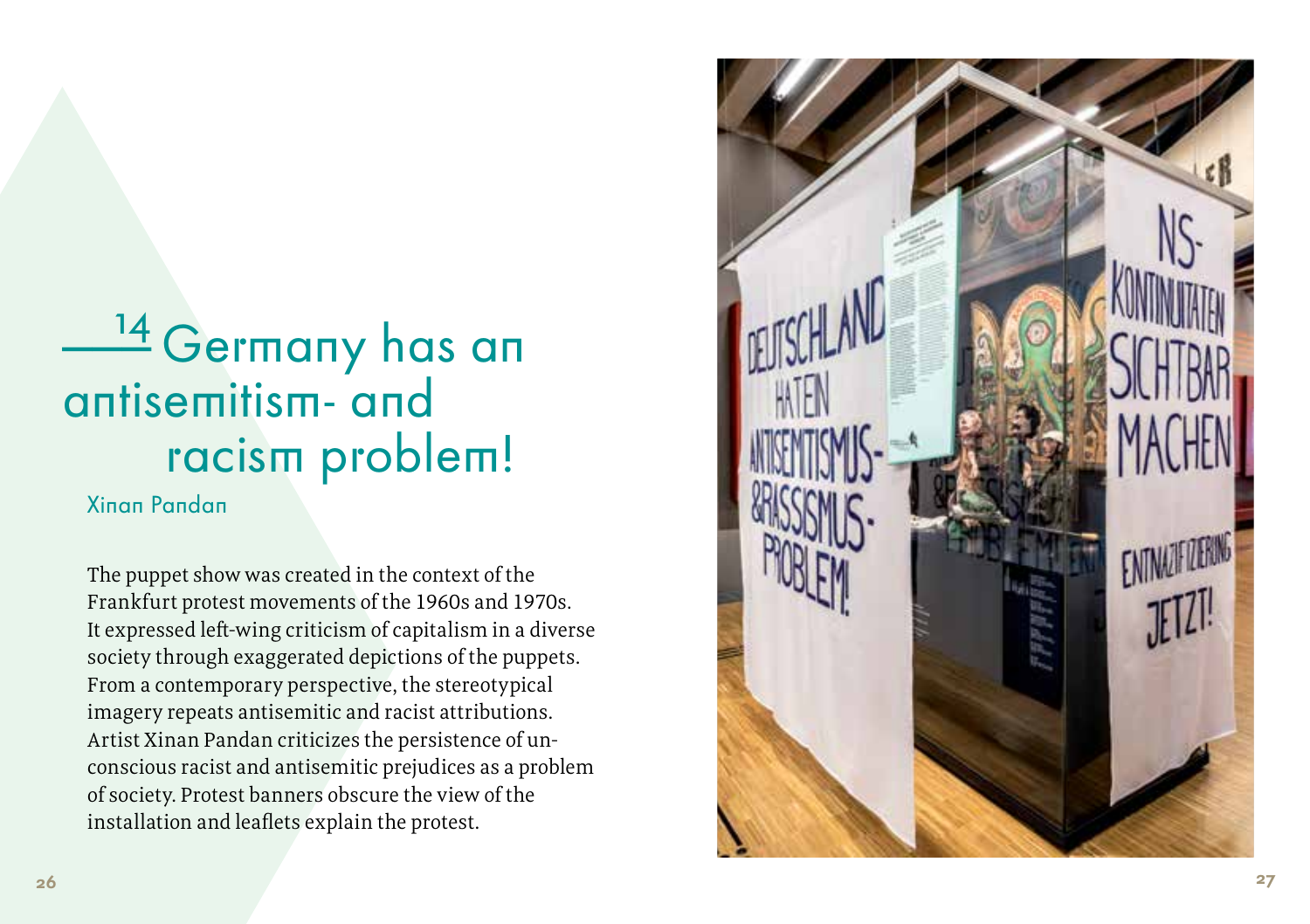



Frankfurter Ratssilber

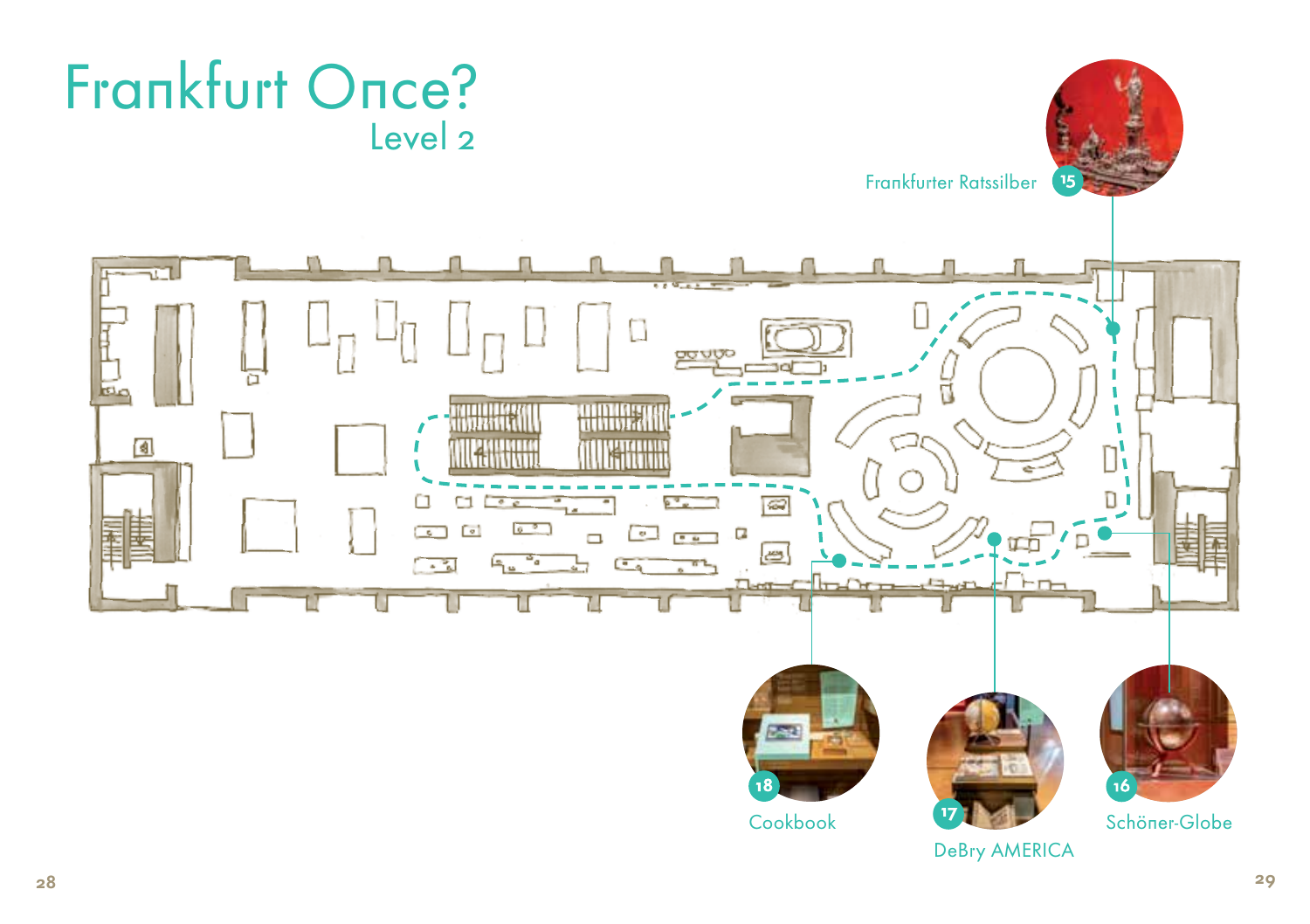### <sup>-----</sup>-No End in Sight 15

### Marie Antoinette N'gouan

Through colonisation, the depletion of raw materials from countries in the Global South became the focus of European expansionist efforts. This was still the case in the 19th century, which can be seen in the prestige objects of Frankfurt's Ratssilber and continues to the present day. Among other things, the mining of metals for the production and consumption of technology promotes the struggle for resources. In times of resource scarcity, this is one of the most common causes of conflict.





# <u>— Constructed</u> **Realities** 16

### Mariama Koller

In 1507, Martin Waldseemüller produced a world map which the Schöner Globe is based on. It shows the world from a Eurocentric perspective, based on the knowledge Waldseemüller had of the world when he created the map. But what happens if we move the centre of a map? What happens to our understanding of this world when we question the depictions of this map? The audio contribution focusses on historical and contemporary maps and points out the influence the context of origin has on the worldview that is depicted.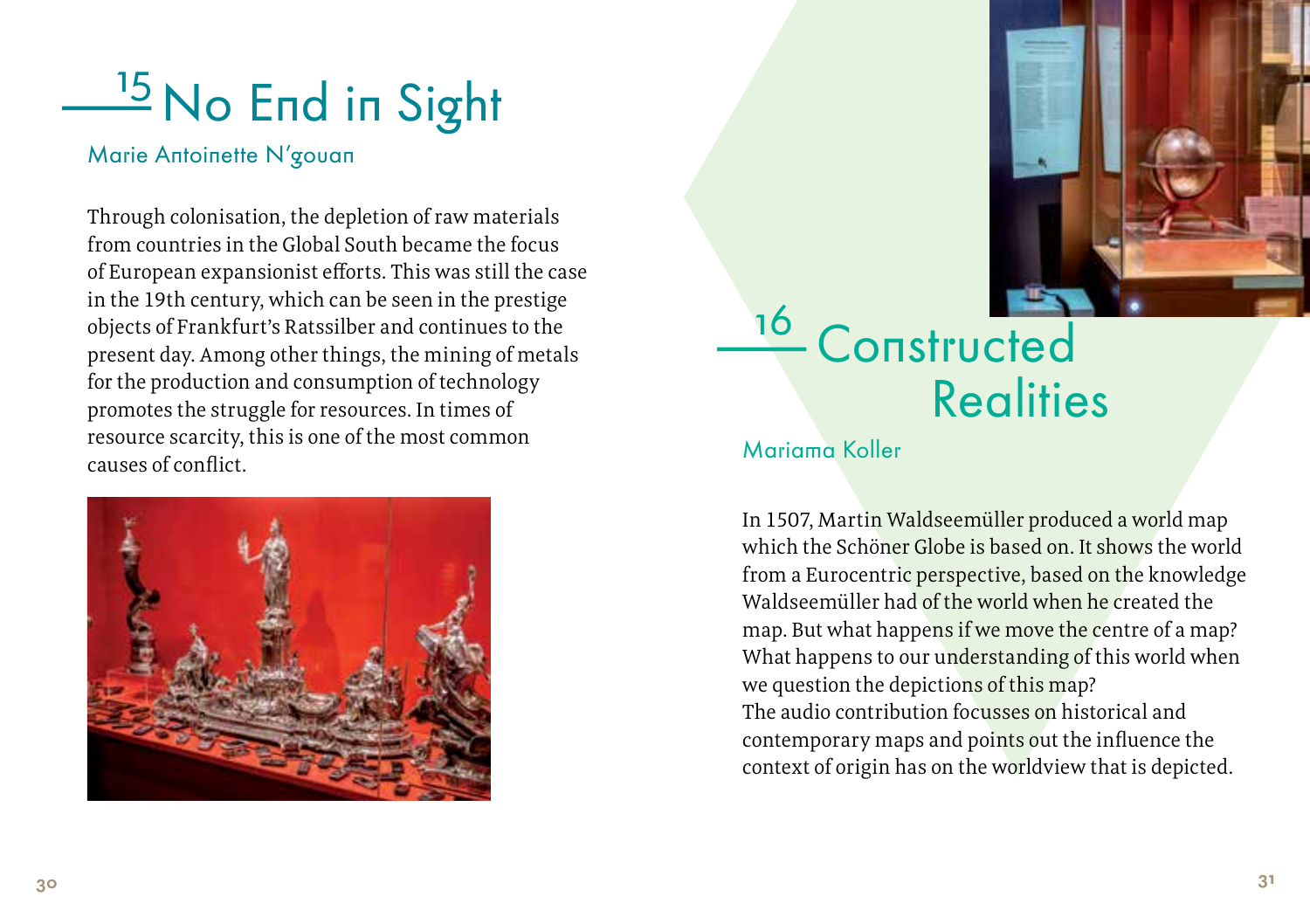

# — <sup>17</sup> Опсе ироп а Тіте in America … 17

Puneh Henning

Theodor de Bry and his sons published 16 illustrated volumes about the supposedly newly discovered continent of America between 1590 and 1634. These illustrations supported the image of Christian Protestant superiority at the time and therefore endorsed the colonial conquest of America. With quotations and overpaintings on a 2019 coloured edition, the art intervention refers to the stereotypical concepts presented in the depictions and texts. It shows the continuing effects they have on the present.



### <sup>10</sup> Food is political 18

Xinan Pandan

Mary Hahn's cookbook from 1912 proves that with European colonisation, ingredients that were considered exotic were also adopted into European cuisine. In connection to this, Xinan Pandan addresses the political dimensions of food and eating habits for diaspora communities in the context of racist experiences and cultural appropriation. In the video, topics like racial profiling, family anecdotes and feelings of belonging and longing are brought up.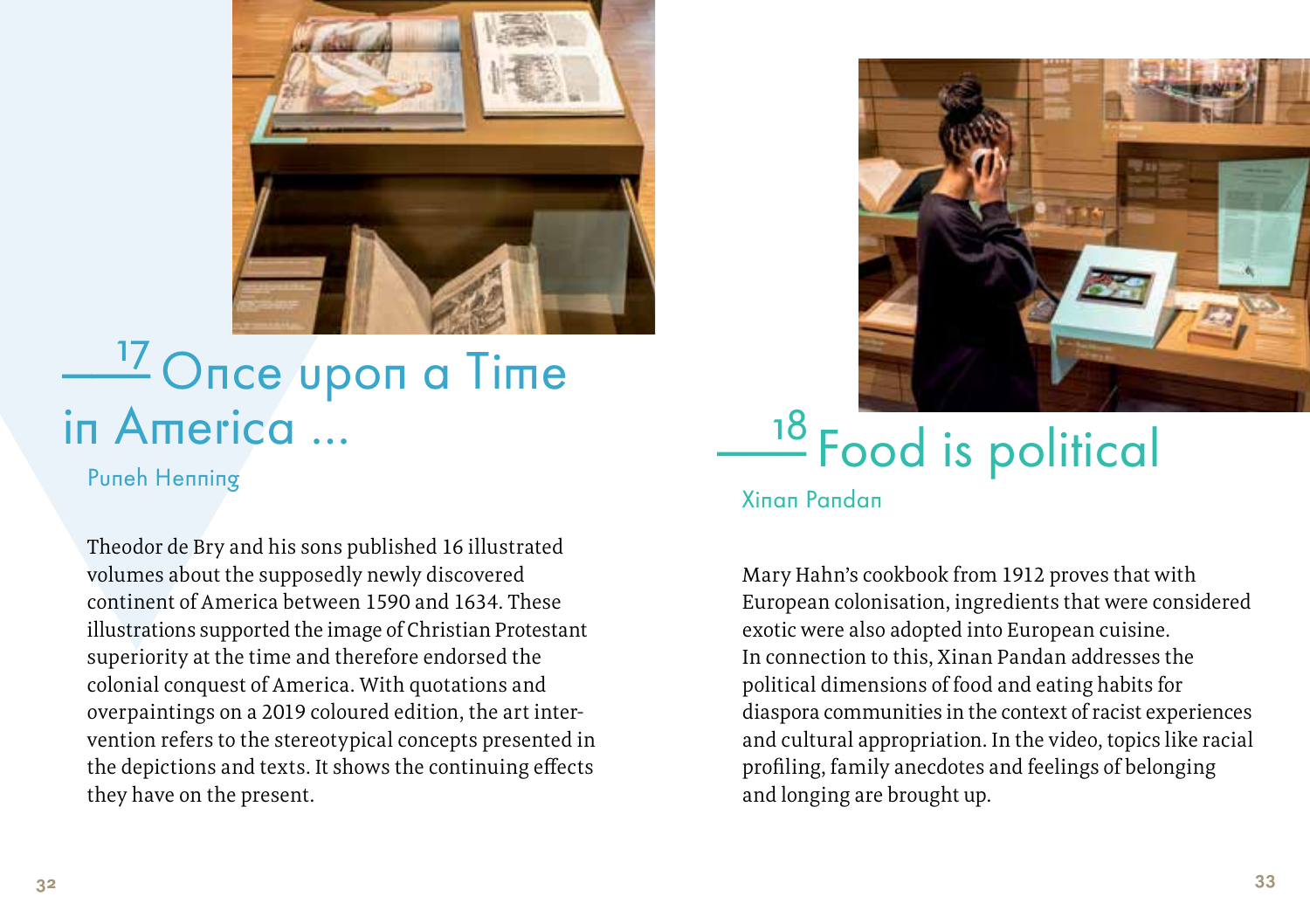# Glossary ———

#### **Afro-Germans:**

Self-designated term for German Black people.

#### **BIPoC:**

Black, Indigenous and People of Color. Self-designation by and for people who are affected by racism.

#### **Co-Curator:**

People who share the task of curating something with one or more people. Independently and in close exchange with the museum team, they work on parts of the exhibition with a thematic focus, bringing in perspectives from outside of the museum context.

#### **Diaspora:**

The scattering of a community from its home country across multiple distant regions. The term was mainly shaped by Jewish history, but is now increasingly used by other communities. It is closely linked to traumatic experiences of forced migration, displacement and exile. In addition, the longing for one's native country is also linked to the concept of diaspora.

#### **Eurocentrism:**

A perspective in which Europe is at the centre of the world. All other continents and countries are distanced from this centre and are perceived to be different. During the course of colonisation, the Global North enforced its values worldwide.

#### **Exoticisation:**

Description for people or things from faraway and tropical countries. Based on one's own norms and values, the Other is seen as fundamentally different, unusual and strange.

#### **Global South / Global North:**

Independent of a geographical understanding, both concepts denote the attempt to describe different positions within a globalised world in a politically neutral way. The Global South refers to countries that occupy a socially, politically and economically disadvantaged position in it. On the opposite side is the privileged position of the Global North.

#### **Hegemony:**

Supremacy or dominance of a societal institution. This superiority can be based on cultural, economic or military aspects.

#### **Intersectionality:**

Overlapping discrimination. People who belong to various societal groups are often not just discriminated against due to a single attribute but also face different types of discrimination, such as racism, sexism, classism and more. Very specific types of exclusion often occur when someone experiences multiple forms of discrimination. Intersectionality requires people to view these various types of oppression at their intersections and see how they converge.

#### **Migranticise:**

Active process of assigning migrant parts or attributes, regardless of whether a person actually migrated themselves or has lived in Germany for generations. Phenotypical characteristics are the deciding factor.

#### **Othering:**

Distinguishing between 'Us' and 'the Others'. This construction of otherness displays societal power structures as natural, lending them legitimacy, meaning they continue. It serves to reassure oneself of one's own superiority – just like in the days of colonialism.

#### **Racialisation:**

A process in which people are placed in a hierarchy and devalued by attributing characteristics to them as a group. These characteristics and standards are based, for example, on white beauty standards or on the social and/or economic status one has achieved.

#### **Racism:**

Acting and thinking based on the fundamental assumption that people are not equal due to supposed biological differences and therefore cannot be the same. Racism views people as homogeneous groups based on actual or perceived physical or cultural characteristics (e.g. skin colour, origin, language, religion), assesses them according to a hierarchy and marginalises them.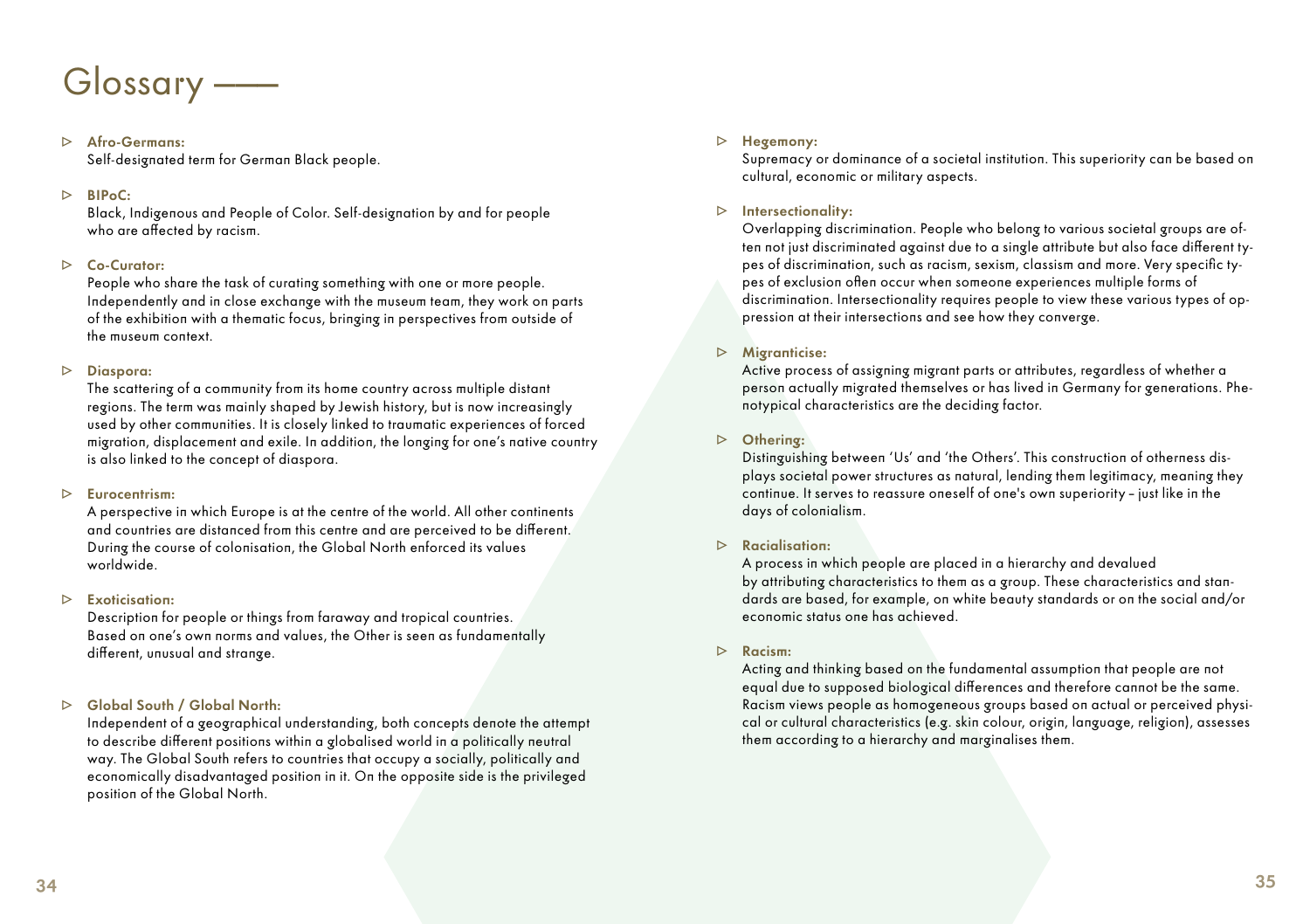#### **Self-designation:**

Reality is shaped by language and the usage of terms. Self-designations are terms people use to describe themselves or their group. Self-designations and selfascriptions reject racist terms, which means they are very important.

#### **Structural/Institutional racism:**

Racism should be understood as a societal structure. This means that every one of us carries racisms. In turn, this means that various institutions also function according to racist logic. As a result, racialised people don't just experience discrimination in interpersonal contact, but also in the workplace, on the housing market, in government agencies, etc.

#### **Subalternity**

as a term encompasses several dimensions of exploitation, oppression and power. The term refers to the result of power structures that assign supremacy to a particular group. Subalterns are therefore people or groups who are denied access to this hegemonic part of society and social advancement.

#### **Tokenism:**

describes and criticises the merely symbolic effort to put individual members of a socially marginalised group on an equal footing with mainstream society as representatives of that group. While the dominant society can pride itself with how open, inclusive and diverse it is, an illusion of equal opportunity is created – this conceals and perpetuates the dimensions of inequality.

#### **white:**

Political label for white people. White is a sociopolitical description and is written in lower case.

#### **Whiteness:**

is a social, sociopolitical category. The term describes the many ways in which white people inhabit a privileged position. It is often not perceived in that way. Instead, whiteness is often seen as the societal normality and the norm and in comparison to Blackness, it is rarely named.

## Imprint ———

#### **Director:** Jan Gerchow

**Head of Mediation and Participation:**  Susanne Gesser

#### **Curators:**

Puneh Henning; Mariama Koller, Luisa Benzinger, Marie Antoinette N'gouan (Assistants) **Volunteer:** Amina Boujnah

#### **Co-curators:**

Aanchel Kapoor, Ana Paula dos Santos, Benjamin Burk, Gladys Burk, Halil Can, Kaja, Liu Xue, Xinan Pandan

**Editing and consulting:** Ismahan Wayah, **Collection curators:** Frank Berger, Wolfgang P. Cilleßen, Nina Gorgus, Maren C. Härtel, Dorothee Linnemann

#### **Process coaching:** Julia Albrecht

#### **Exhibition design:**

Groenlandbasel Architektur und Ausstellungs GmbH/ Matthias Schnegg, Ursula Gillmann, Birgit Stachmann

#### **Supported in the program:**





#### **Graphics:** Gardeners.de

**Exhibition construction:**  Atelier deLuxe, AV Kommunikationstechnik GmbH, Messegrafik & Messebau Schreiber e.K., Oschatz Visuelle Medien GmbH&Co KG

**Media:** Natan Alazar, Thomas Schwerdtfeger

**Translation:** Karen Peprah-Gyamfi

**Administration:** Barbara Langfeld, Irma Hoog-Kramar, Anja Tesch

**Public relations:** Karin Berrío, Lena Alt, Bettina Kratz-Ritter

**Social Media:** Ann-Cathrin Agethen, Margherita Foresti, Nina Gorgus, Laura Hollingshaus, Marion Langhans, Sara Nasraty, Christina Ramsch

**Education:** Anne Gemeinhardt, Laura Hollinghaus

**Technical services:** Willi Gubanek, Christof Gold, Timo Stobrawe

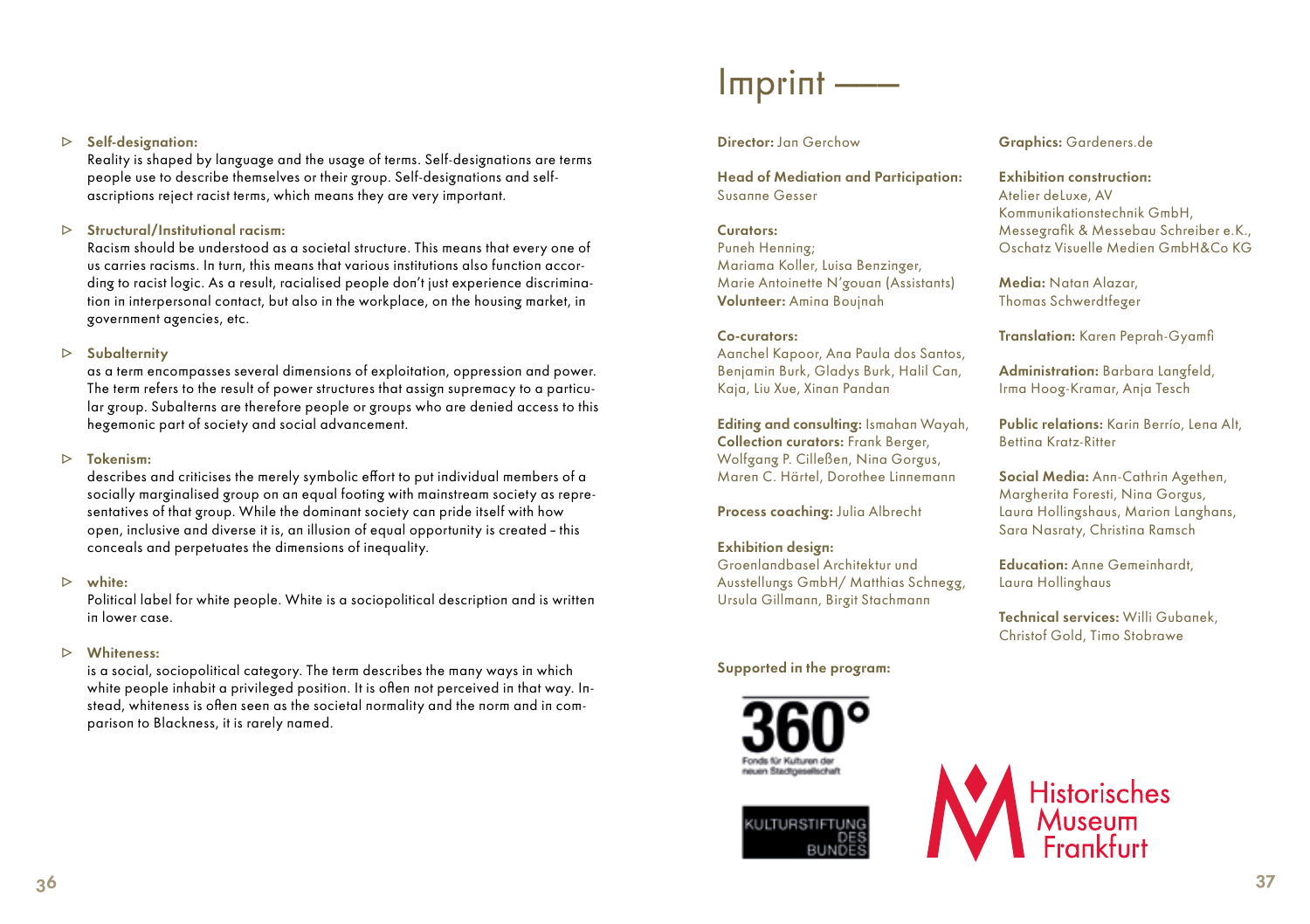If you are interested in more information about the project, please visit our website: https://www.historisches-museum-frankfurt.de/ interventionsspur



All photos by HMF, Horst Ziegenfusz; Illustrations: Susanne Gesser; Design: Gardeners.de



#### **www.historisches-museum-frankfurt.de**

### **Getting here**  Tram 11, 12 Römer/Paulskirche, U4, U5 Dom/Römer Parking Dom/Römer

 **Opening hours** Monday closed Tue – Sun 11 am – 6 pm

#### **Tickets**

Permanent exhibition €8 / €4 Temporary exhibition €10 / €5 reduced Full price €12 / €6 reduced Free admission for children and youths under 18

#### **Visitor service and guided tours**

+49 (0)69 212 35154  $Mo - Fri 10 am - 4 pm$ besucherservice@historisches-museum-frankfurt.de